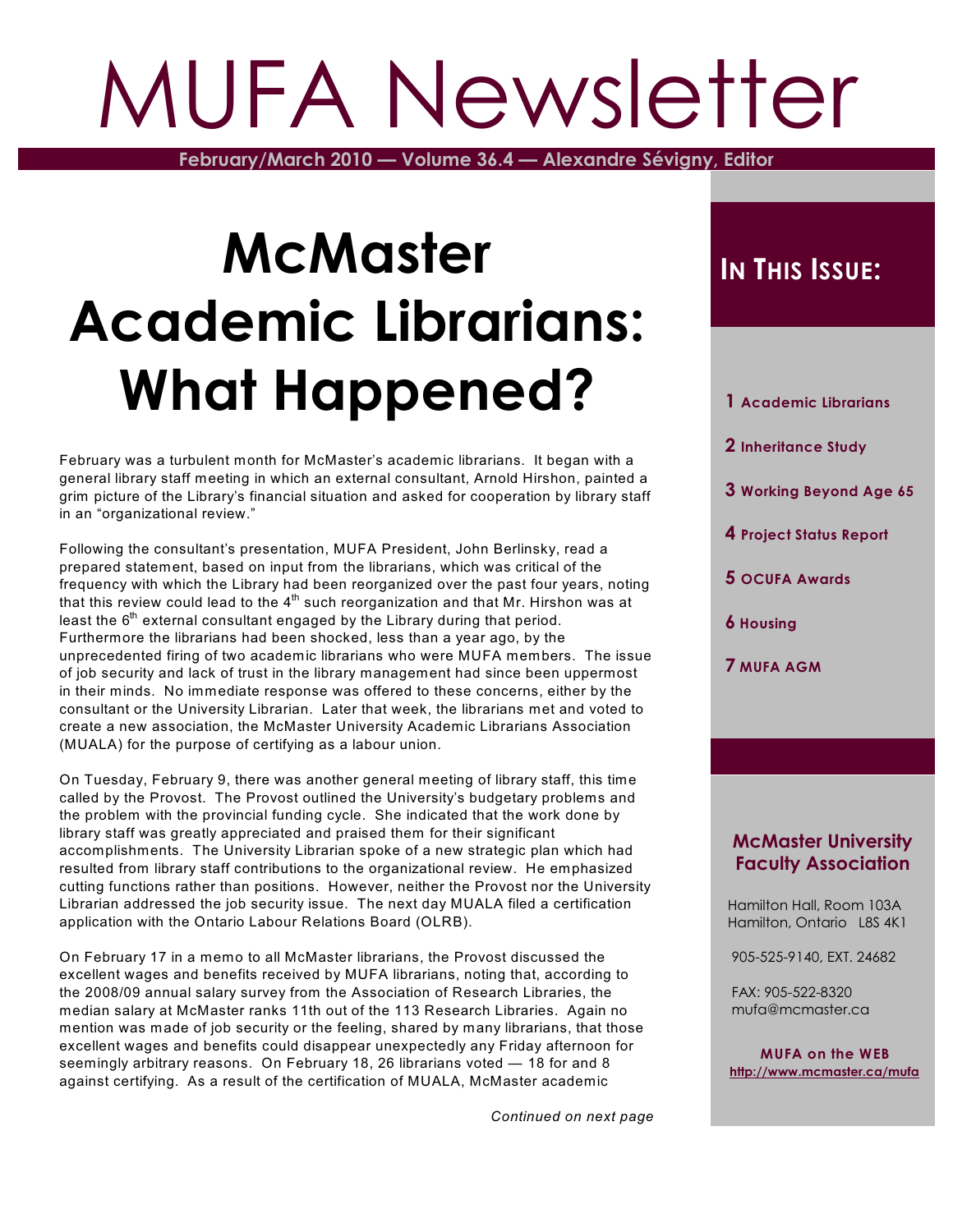**Academic Librarians** *(continued from p. 1)* librarians who are members of MUALA will no longer be members of MUFA. However, a small number of senior librarians, who are not eligible to belong to MUALA will remain MUFA members.

What does it mean when a small group of highly qualified, well-regarded, well-compensated professionals abruptly unionize? On the one hand in this case it means that MUFA was unable to provide adequate security to these members, in spite of significant efforts, because the Joint Committee, the collegial system for dealing with such problems, was ineffective. At the same time, this type of unionization represents a failure of management. The ill-conceived firing of two MUFA librarians last year poisoned relations with the librarians, and nothing of substance was done afterward to repair the damage. For these failures, the University Librarian, McMaster's Human Resources, and senior management must share responsibility.

MUFA wishes its colleagues in MUALA well in their upcoming contract negotiations with the Administration. At the same time we need to work harder to make the Joint Committee more effective in dealing with the difficult issues that the University faces.



Hank Jacek and Richard Stubbs recruit for the 2010/11 MUFA Executive.

Many thanks to **Lorraine Allan** (Psychology, Neuroscience & Behaviour) and **Katherine Cuff** (Economics) for agreeing to represent MUFA on the **Drafting Committee to Review the T & P Policy Supplementary Policy Statements**.

#### **PARTICIPANTS NEEDED FOR INHERITANCE STUDY**

Researchers at McMaster University are looking for volunteers aged 60 years or older who have experience with one or more of the following family inheritance situations:

- $\bullet$  family cottage/cabin,
- $\bullet$  family disagreements,
- $\bullet$  both biological and step-children in the family.

The purpose of this research study is to explore the experience and meaning of inheritance within families.

The study will take place at McMaster University where participants will take part in a focus group to discuss their experiences. Parking expenses will be covered.



If you are interested in participating or if you have any questions please contact Dr. Lori Campbell in the departments of Sociology and Health, Aging and Society at 905-525-9140 Ext. 24943 or by email at **[lcampbe@mcmaster.ca.](mailto:lcampbe@mcmaster.ca.)**

We thank you for your interest.

*This study is funded by the SSHRCC.*



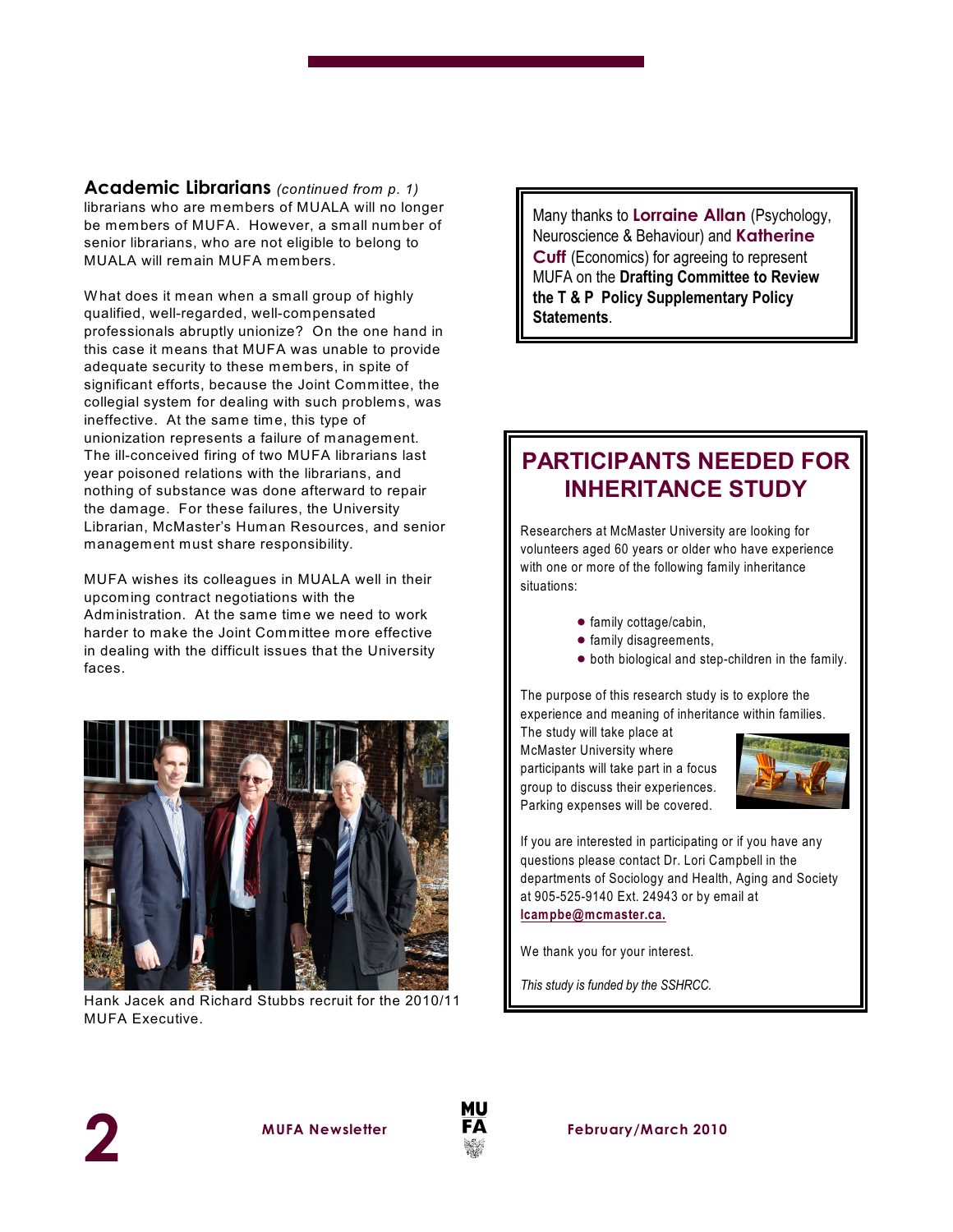

Planning on continuing to work past the age of 65? Here are some benefit and pension implications for you to keep in mind.

#### **BENEFITS**

#### ■ **Extended Health and Dental Plans**

MUFA members will continue to be provided coverage under the active extended health and dental plans until their retirement regardless of age. Upon retirement, coverage will be transferred to the appropriate retiree health and dental plans.

#### ■ Out-of-Province Emergency Medical Insurance

Active MUFA members will continue to be eligible for out-of-province emergency medical coverage until December 1st of the calendar year in which the faculty member attains age 69. Coverage is provided by Blue Cross at up to \$1 million emergency health insurance, in the event of emergency medical treatment while traveling out of the country. Effective December 1st of the calendar year in which the faculty members attains age 69, active employees will be eligible for the retiree out-ofcountry emergency travel benefit which is a \$10,000 lifetime benefit.

■ **Salary Continuance** (Short term disability) MUFA members will continue to be eligible for McMaster's salary continuance (short term disability) benefit while actively employed. This provides up to six months salary continuance in the event of illness or disability.

#### # **Long Term Disability**

Participation in this plan will end the June 30th following attainment of age 65, as it does now. This is consistent with other universities in provinces where there is no mandatory retirement. The Long Term Disability plan is an employee paid benefit insured by Sun Life Financial.

#### # **Life Insurance**

MUFA members are eligible to continue to

participate in McMaster's basic group life and optional life plans until December 1st of the calendar year in which they reach age 69. After which time, employees will be eligible for the retiree group life benefit which is a \$5,000 lump sum policy. McMaster's basic life insurance plan provides a death benefit of up to 175% of salary (to a maximum of \$175,000) and is employer paid. The optional life plan is an employee paid plan, with an age banded rate structure.

#### **PENSION**

W ith the elimination of mandatory retirement many faculty members will choose to continue to work and will continue to contribute to the pension plan beyond age 65.

A MUFA member considering their own personal situation is eligible to retire if they meet one of the following criteria:

Reduced Pension (between ages 55 to 65 and has not reached Rule of 80/85)\* or,

■ Unreduced Pension (attainment of Rule of 80/85 or at least age 65 — those hired after July 1, 2006 must have two years of Plan membership).

Note: For Pension Plan text purposes "Normal Retirement Date" will continue to be defined as age 65.

MUFA members choosing to continue their employment beyond age 65 must continue their contributions to the McMaster pension plan. Contributions will continue until retirement, or until December 1<sup>st</sup> of the calendar year in which an individual who has not retired attains age 71. At that point, the Income Tax Act requires that the member begin collecting his/her pension, on top of whatever salary is being earned. On the other hand, to collect a pension benefit before age 71, it is necessary to retire and sever the employment relationship.

For more information, see **<http://www.mcmaster.ca/mufa/MandatoryRetirement.html>** and **<http://www.mcmaster.ca/mufa/MandRetirementQ&A.html>**

\* Rule of 80 transition to Rule of 85, as described in the **[Joint Committee Agreement, dated March 3, 2006.](http://www.mcmaster.ca/mufa/jcagreement2006-march3.html)**



\_\_\_\_\_\_\_\_\_\_\_\_\_

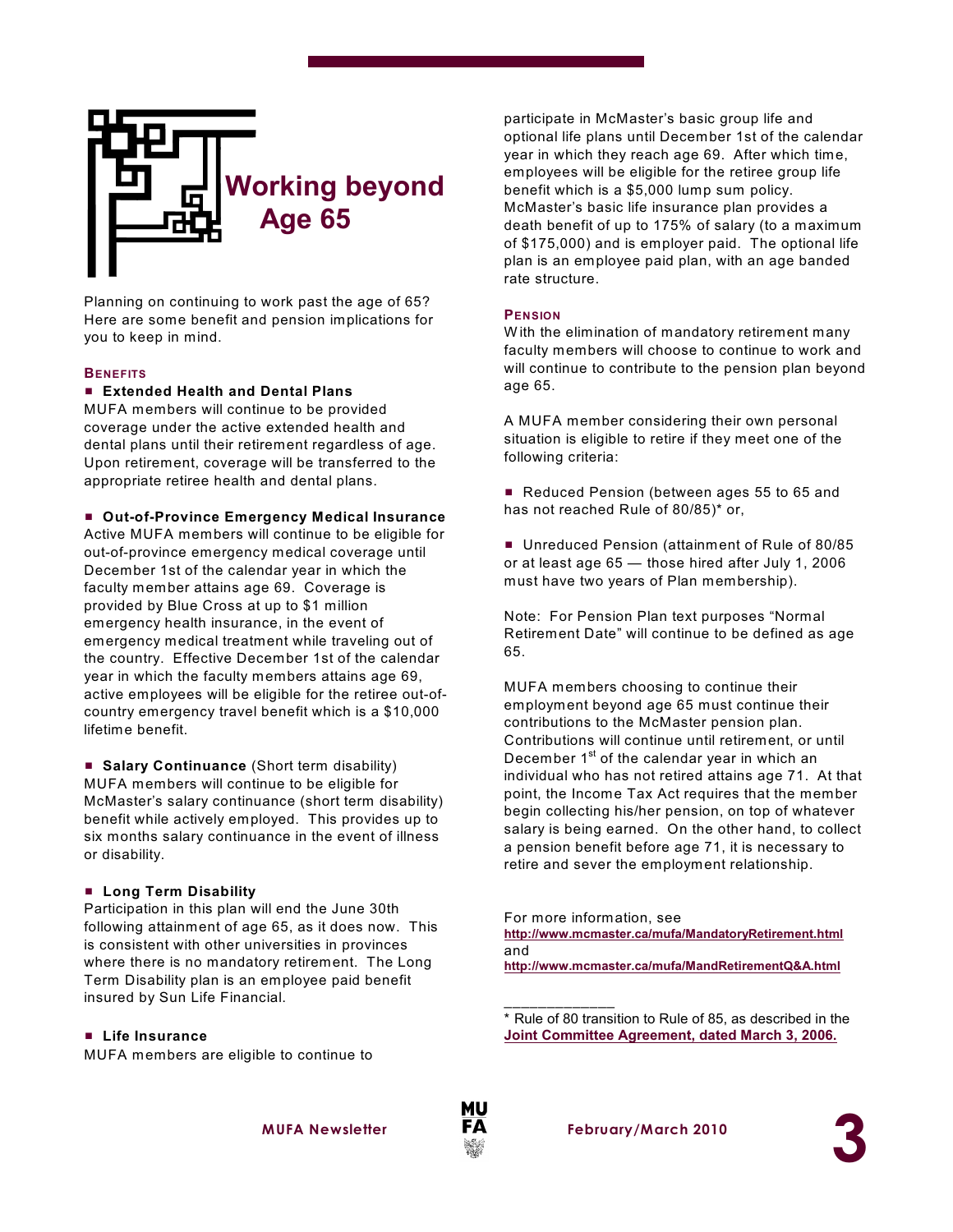## **Project Status Report**

**(as of March 17, 2010)**

| <b>Project Name</b>                                                                                                                      | <b>Estimated</b><br>Completion<br><b>Date</b> | <b>Approved or</b><br><b>Anticipated</b><br><b>Budget</b>                                        | <b>Funding</b><br>Source(s)                                                                   | <b>Status</b>                                                                                                                                                              |
|------------------------------------------------------------------------------------------------------------------------------------------|-----------------------------------------------|--------------------------------------------------------------------------------------------------|-----------------------------------------------------------------------------------------------|----------------------------------------------------------------------------------------------------------------------------------------------------------------------------|
| <b>Project &amp; Budget Approved</b>                                                                                                     |                                               |                                                                                                  |                                                                                               |                                                                                                                                                                            |
| <b>McMaster Front Entrance</b><br>Improvements - Phase 2                                                                                 | Pending                                       | \$4,900,000                                                                                      | Internal Capital                                                                              | Preliminary design work complete. First stage of<br>landscaping to be implemented following the<br>completion of the Engineering Technology Bldg.                          |
| MUMC Biosafety Lab 3 (FHS)                                                                                                               | Pending                                       | \$2,500,000                                                                                      |                                                                                               | Working drawings are 90% complete.                                                                                                                                         |
| MUMC Farncombe Family Digestive<br>Health Research Inst.                                                                                 | Summer 2010                                   | \$5,500,000<br>(rev Nov/09)                                                                      | CFI \$1.5M<br>Private Donor \$3M<br>FHS \$1M                                                  | Steel stud framing work has commenced.<br>Finishing work in Metagenomics has started with<br>painting and ceiling work. Mechanical and<br>electrical rough-in is on-going. |
| Ron Joyce Centre (Formerly<br><b>Burlington Campus Centre for</b><br><b>Advanced Management Studies</b><br>[CAMS])                       | August 1, 2010                                | \$26,824,000                                                                                     | Private Donor \$10M<br>City of Burlington \$5M<br>Halton Region \$5M<br>Internal Funds \$6.8M | External glazing complete. Interior mechanical<br>and electrical 60% complete. Interior partitions<br>75% complete. Drywall and elevator installation<br>has commenced.    |
| <b>Nuclear Reactor/NRB Renovations</b>                                                                                                   | March 2011                                    | \$22,000,000                                                                                     | Federal & Provincial<br>Governments                                                           | Working drawings 60% complete. Cost analysis<br>on-going. Hoarding has been installed and site<br>service work has commenced. Foundation<br>package has been tendered.     |
| <b>IWC Centre for Spinal Cord Injury</b><br>Education, Research & Rehab and<br>Centre for Cancer Education.<br>Research & Rehabilitation | March 2011                                    | \$20,000,000                                                                                     | <b>Federal &amp; Provincial</b><br>Governments                                                | Working drawings 90% complete. Request for<br>Expression of Interest for General Contractor<br>has been called. IWC service work under<br>review.                          |
| <b>Other</b>                                                                                                                             |                                               |                                                                                                  |                                                                                               |                                                                                                                                                                            |
| City of Hamilton Combined Sewer<br>Overflow (CSO) Tank                                                                                   | Spring 2010                                   | City of Hamilton<br>Project                                                                      | City of Hamilton                                                                              | Construction approximately 95% complete.<br>Parking Services aware of situation.                                                                                           |
| McMaster Innovation Park CanMet<br><b>Building</b>                                                                                       |                                               | MIP Board appro-<br>val to proceed<br>with sourcing of<br>financing & final-<br>ization of lease | Non-recourse funding<br>taken out by MIP                                                      | Interior work on-going. Exterior cladding work<br>continuing. Structural steel roof nearing<br>completion.                                                                 |
| <b>McMaster Innovation Park</b><br>McMaster Centre for Primary Care                                                                      | Summer 2012                                   | \$40.000.000                                                                                     | To be confirmed                                                                               | Project has been approved by Board of<br>Governors. Planning work on siting the building<br>has commenced and moving into schematic<br>design stage.                       |



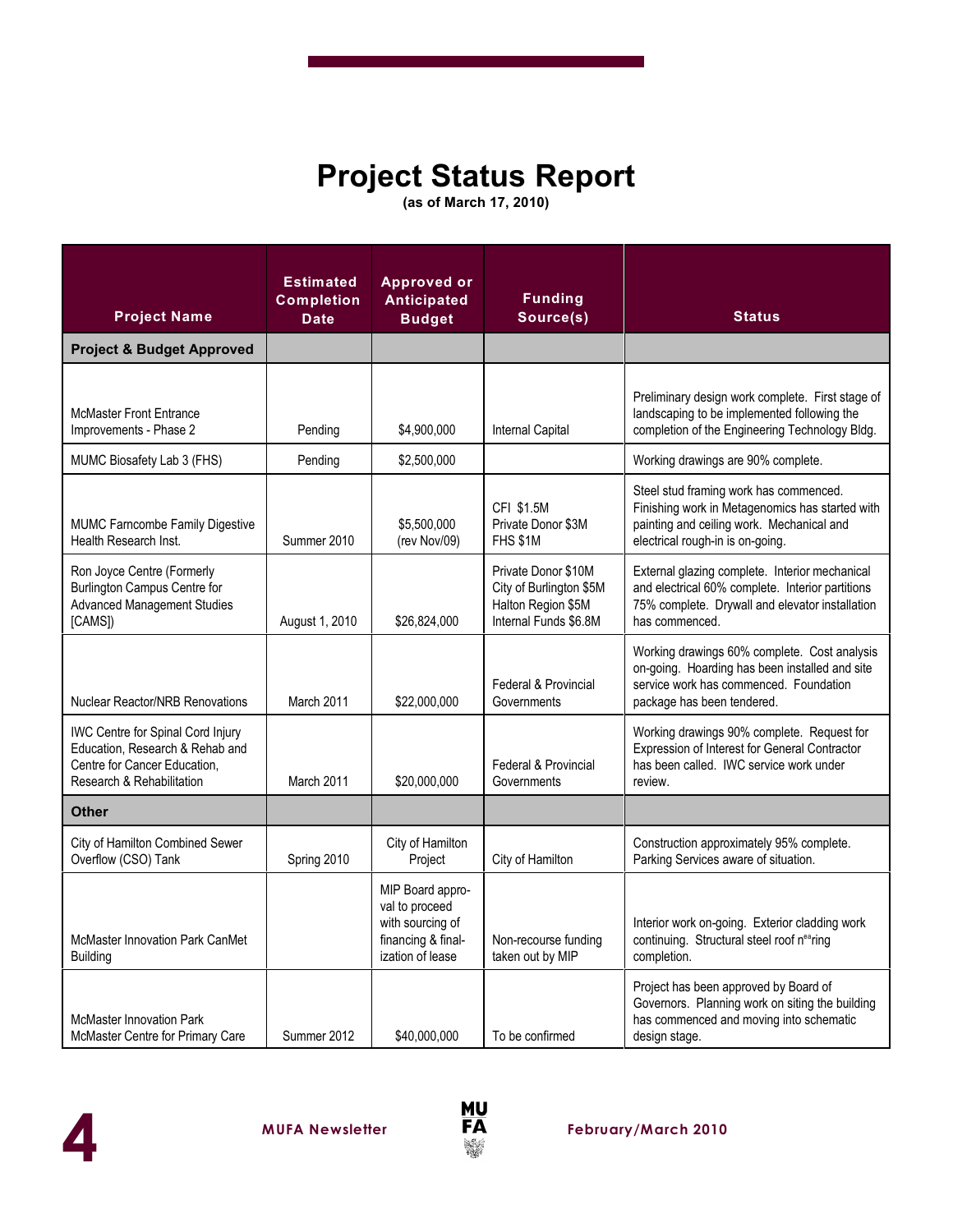| <b>For Future Consideration</b>                                                             |                                 |                                                                                                                                                                      |
|---------------------------------------------------------------------------------------------|---------------------------------|----------------------------------------------------------------------------------------------------------------------------------------------------------------------|
| Wilson Building for Studies in<br>Humanities and Social Sciences<br>(Liberal Arts Building) | \$50,000,000 to<br>\$60,000,000 | Revised submission to MTCU expected in<br>January 2010. Long Term Capital Planning<br>Submission to MTCU (Aug 2008). Development<br>of a Functional Plan is on-going |
| <b>McMaster Innovation Park</b><br>Life Sciences Building                                   | \$45,000,000                    | MIP developing concept design                                                                                                                                        |
| Above Ground Parking Structure                                                              |                                 | On hold pending campus wide parking review                                                                                                                           |
| New Pool                                                                                    |                                 | PanAm Games Bid - project under review.                                                                                                                              |
| Sports Arena                                                                                |                                 | Offsite Location                                                                                                                                                     |
| <b>Tennis Courts</b>                                                                        |                                 |                                                                                                                                                                      |



## 37<sup>th</sup> Annual OCUFA Teaching & Academic Librarianship **Awards**

OCUFA is proud to celebrate outstanding achievement in teaching and academic librarianship at Ontario universities. Anyone within the university community can nominate a faculty member or librarian.

Award recipients are selected by an independent OCUFA committee made up of faculty, librarians, and student representatives.

Deadline for nominations for 2009/10 awards is **May 7, 2010**.

The original and five copies of the submission should be sent to:

OCUFA Teaching & Academic Librarianship Awards Committee 83 Yonge Street, Suite 300 Toronto, Ontario M5C 1S8

Inquiries to: 416-979-2117 or **[www.ocufa.on.ca](http://www.ocufa.on.ca)**

Nomination materials are also available from the MUFA Office (HH 103A)

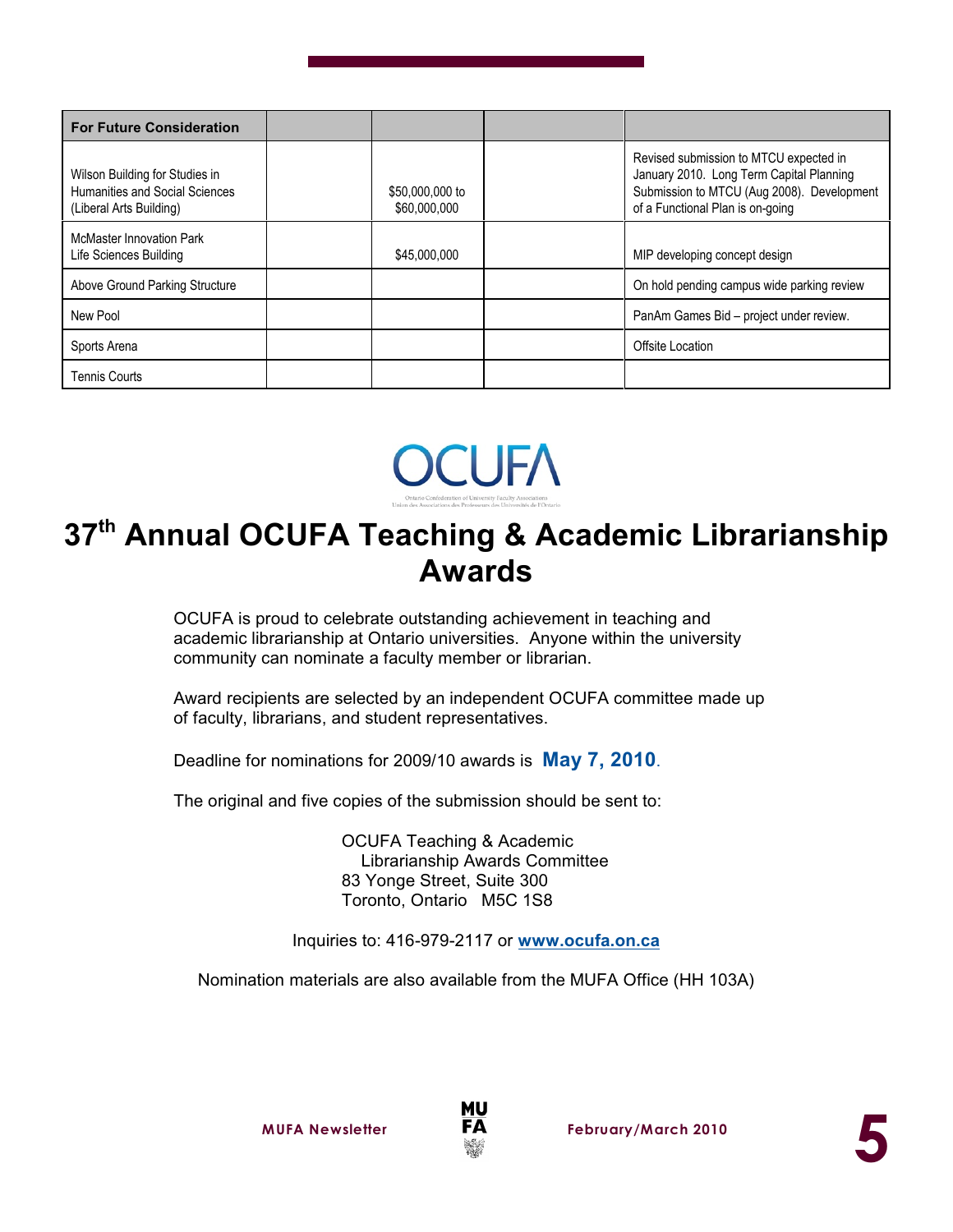## **Welcome New Members**

 **Gonzalo Hortelano** Pathology & Molecular Med

## **Housing**

#### **Condominium Rental**

New (just built) executive condo townhome in prime Ancaster location. Perfect for professionals; smoke- and pet-free. Easy access to HW Y 403 and Linc; **10 minute drive to McMaster**

**Main Campus; less to Innovation Park.** 3 bdrms,

incl. large master with ensuite & walk-in closets, 2.5 baths, beautiful hardwood floors in LR&DR, central A/C, deck off dining room; walk-out patio from lower level

One year free cable pkg., including internet, TV, & telephone with free North America long distance Available April 1 $^{\rm st}$ , 2010.  $$1800/m$ onth. Call (416) 529-9050 or e-mail: hongrui\_00@yahoo.com

**Summer Rental** Four-bedroom, fully furnished Victorian house in historic section of Dundas. Two miles from McMaster University, walking distance to shops. Parking on property, convenient public transport. Rent \$1,500 per month, includes utilities (left in homeowner's name during absence). Medium-sized lawn and plants to be kept trim (or via arrangement with local gardener). No smokers. Available mid- or late May to end of September 2010. Tel. 905-627-3720.

This Newsletter is published monthly between September and May by the Faculty Association at McMaster University. The Association's Executive for 2009/10 is composed of the following members:

President **John Berlinsky** Vice-President Virginia Aksan Past-President Richard Stubbs Academic Affairs Nancy Bouchier Human Rights Bonny Ibhawoh Library **Rick Stapleton** Membership Marek Niewczas OCUFA Director Pension Khalid Nainar Remuneration Herb Schellhorn Spec Enquiries & Grievances Peter Sutherland Tenure Martin Dooley Treasurer Gladys Peachey Without Portfolio Michelle MacDonald

Executive Director PhyllisDeRosa Koetting Administrative Assistant Kelly McCaughey Returning Officer Matheus Grasselli

Alexandre Sévigny

Opinions expressed in this Newsletter are those of the authors and do not represent the views of the Association or of its Executive unless so specified. Anyone wishing to contribute to the MUFA *Newsletter* is invited to send submissions to the Faculty Association Office (HH-103A, e-mail: mufa@mcmaster.ca, ext. 24682). Deadlines are the 15th of each month. All submissions will be published at the discretion of the Editor. Current and past issues of the MUFA *Newsletter* are posted on the MUFA website (www.mcmaster.ca/mufa.).

(((









**MUFA** Newsletter **FA** February/March 2010